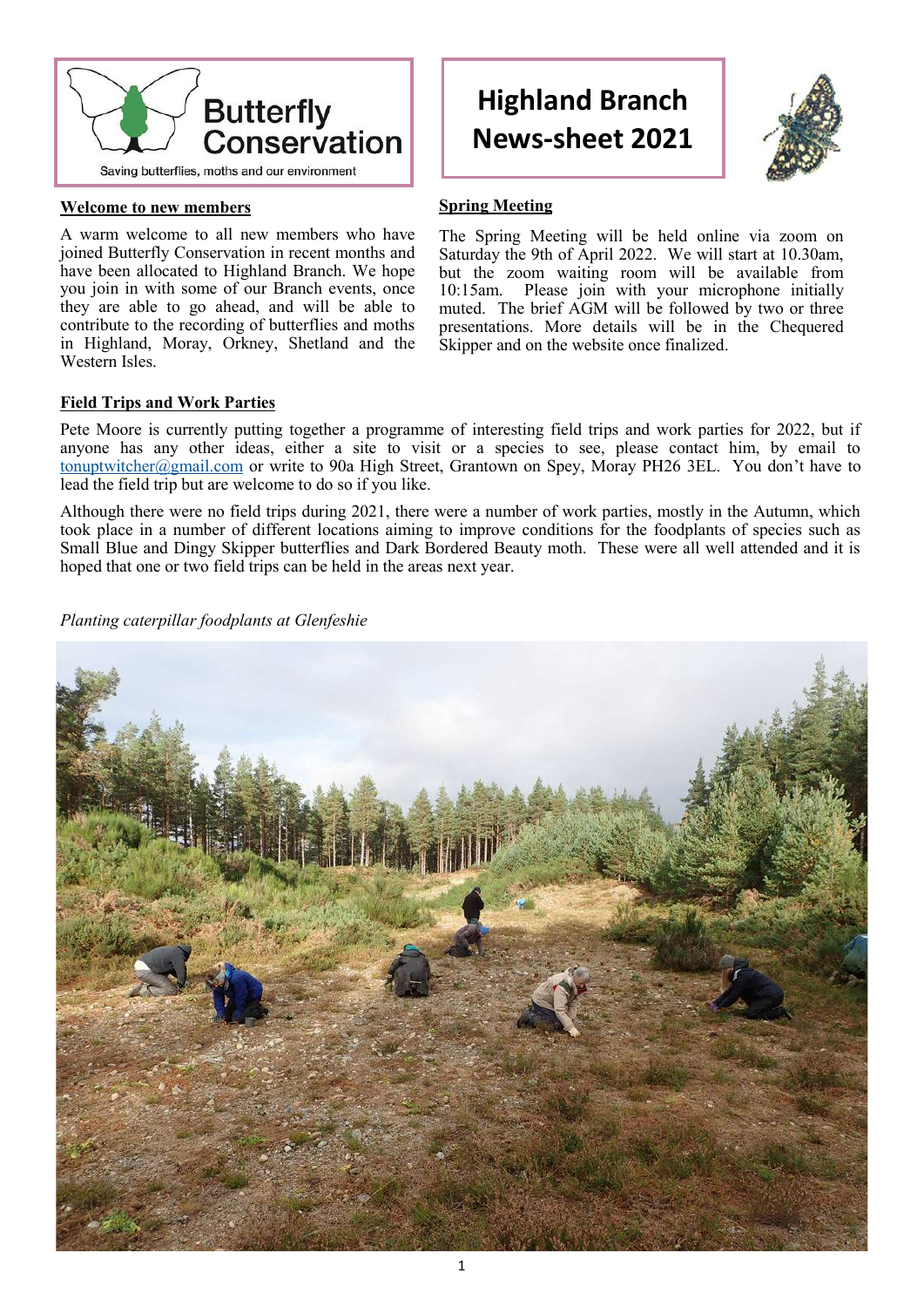## **Records**

The butterfly season has ended and there are fewer moths about so now is the time to get the rest of your 2021 butterfly and moth records together and sent to the recorder. Ideally records are best sent by email on a spreadsheet and details of what information is needed are on the branch website – see below.

The Vice County Moth recorders and Butterfly recorders were listed in the Highland Branch Newsletter in the spring and are also listed on the branch website – see below.

If you are unsure of which Vice County covers your butterfly records then you can email them to [highlandsightings@yahoo.com](mailto:highlandsightings@yahoo.com) or post them to Butterfly Records, 19 Culloden Court, Inverness IV2 7DX.

#### **The Chequered Skipper - Spring 2022 - Number 27**

We would welcome articles of any length for the Highland Branch annual newsletter. Ideally contributions will relate to butterflies and moths in a northern setting, including the Hebrides and Northern Isles. However, we will also welcome items from further afield, for example holiday reports.

Please send items no later than Friday the 14th of January 2022 to [unicorn64@btinternet.com](mailto:unicorn64@btinternet.com) or Audrey Turner, 12 Grampian View, Aviemore, Inverness-shire PH22 1TF. Please note that this will be printed in **A5** format, so please design any graphs, charts, or tables to fit that. Please send any photos as separate files, this makes it easier to format.

#### **Useful Links**

Up to date information about butterflies and moths in the area and news about the Branch is available on the branch website; [Highland Butterflies](http://www.highland-butterflies.org.uk/) which has an events list, event reports and Latest News pages.

Items for the home page as well as short snippets of news or information will be welcome, please send to; [unicorn64@btinternet.com](mailto:unicorn64@btinternet.com)

Information is also on the "In Your Area" page of the main Butterfly Conservation website: [Highlands & Islands](http://butterfly-conservation.org/313/highlands-and-islands-branch.html)

We now have a Facebook page Butterfly Conservation Highlands & Islands

We also now have a Facebook group [Highland Moths & Butterflies](https://www.facebook.com/groups/highlandbutterflies/) where you can share sightings, post photos and discuss all things relating to Butterflies and Moths. It's open to anyone who lives, works, or regularly visits the Highland branch area.

We now are also on Twitter. You don't need to be a member of Twitter to see the branch Twitter feed, [@BcHighland](https://twitter.com/BcHighland)

## **Wider Countryside Butterfly Survey (WCBS)**

Kirstie Ross is the Highland Branch WCBS champion. If you'd like to be involved in the WCBS or find out more information about it, then please email [funkyhaywood@yahoo.co.uk](mailto:funkyhaywood@yahoo.co.uk) and Kirstie will be able to help you. There's also some information about the Please contact Audrey if you are willing to help WCBS on the surveys page of the branch website. [unicorn64@btinternet.com](mailto:unicorn64@btinternet.com) highland-[butterflies.org.uk/surveys.html](http://www.highland-butterflies.org.uk/surveys.html)

## **Volunteers Required**

We are always looking for new people who can contribute to the running of the Branch and this year there are opportunities for people to play an active part, we only have 2 or 3 committee meetings per year.

#### **Email contact**

In order to ensure that you keep getting email reminders about events and details of any changes to the programme, please ensure that my email address, [unicorn64@btinternet.com](mailto:unicorn64@btinternet.com) is added to your address book or approved contact lists. This will ensure any emails sent won't be marked as spam. Emails are sent out as blind carbon copies and email addresses are never shared, given, or sold to anyone else.

Having your email address really helps us keep costs down by sending this newsletter by email. **If you have received this by post but have previously given us an email address, that is because the email address we have for you isn't working so please send us your current one if you'd prefer to receive this by email.**